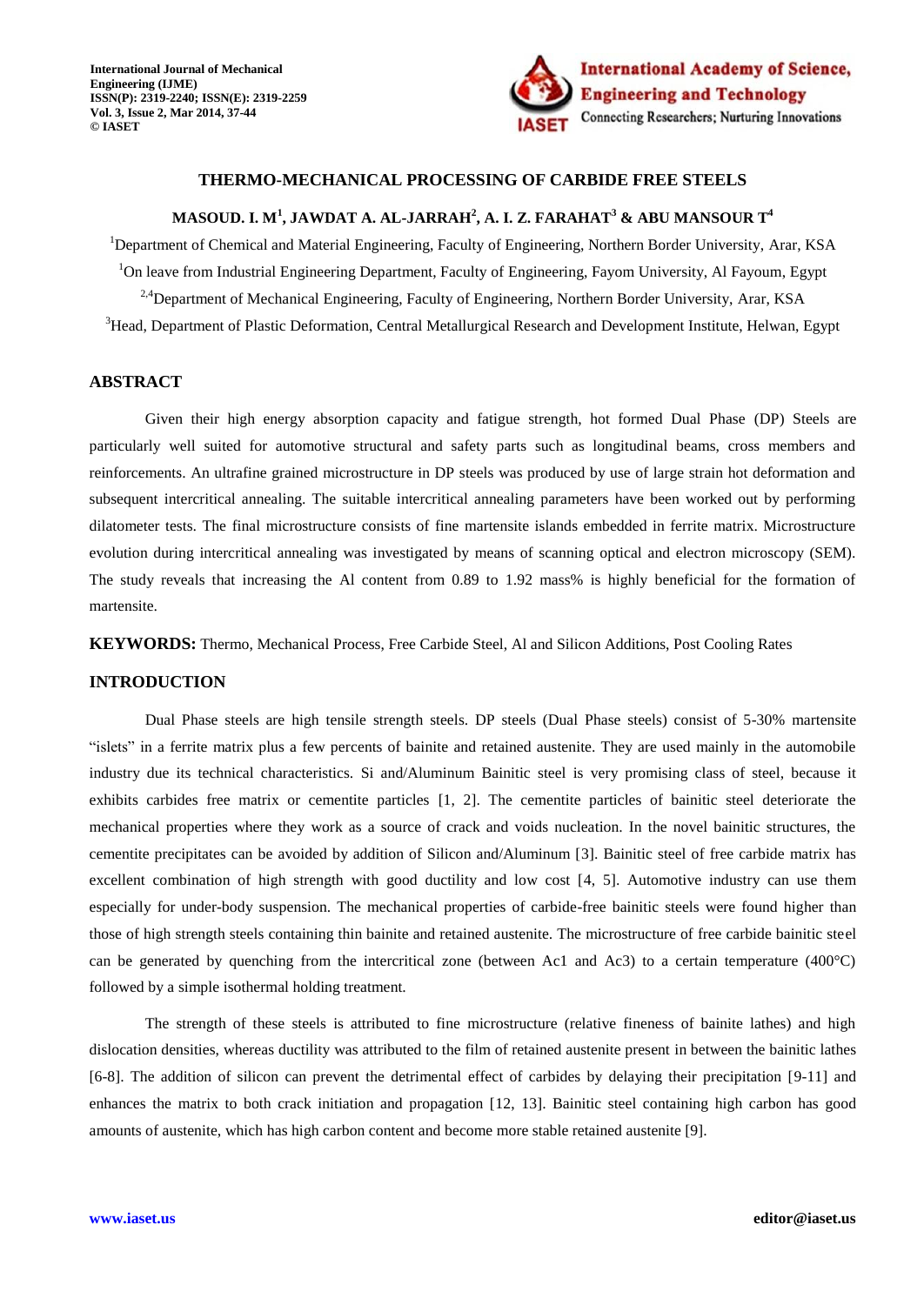#### **EXPERIMENTAL WORK**

Casting 100kg of steel with different alloying element in open air induction furnace was carried out. The yield metal was made in Y-block shapes of 40mm thickness. The chemical composition is listed in **Table 1**.

| <b>Allov</b> |  | Mn |                                                                 |  |  |
|--------------|--|----|-----------------------------------------------------------------|--|--|
|              |  |    | $0.468$   1.99   1.53   0.0404   0.0169   0.863   0.893   0.127 |  |  |
|              |  |    | $0.393$   1.78   1.47   0.0386   0.0155   0.938   1.920   0.128 |  |  |

**Table 1: Chemical Composition of Alloy Steel 1 and 2, wt%**

Machining and cutting preparation for hot forging process was carried out. Dilatation curve was measured to detect the different transformation temperature such as AC1, AC3, Bs, Bf and martensite transformation. Thermo-mechanical process was carried out at 1200°C as shown in **Figure 1**. A cross-section area reduction of 95% was done using hot forging. Post different cooling rates were applied after hot forging to study the different micro-structure. Microstructure was observed using optical and SEM microscope. Tensile and hardness tests were carried out.



**Figure 1: (a) Thermo-Mechanical Process of Free-Carbide Steel, (b) Intercritical Annealing Process for Dual Phase Steel**

#### **RESULTS AND DISCUSSIONS**

## **Dilatation Behavior**

**Figure 2** shows the dilatation behavior of alloy 1 and 2. It is apparent that, the materials exhibits degradation at 1135 and 1125°C for alloy 1 and alloy 2 respectively. It is clear that the transformation temperatures Ac1 and Ac3 little bit shifted up due to increasing the aluminum content. To explore the bainite transformation temperature, the first derivative curve was conducted as seen in **Figure 3** for both alloys 1 and 2. It is also obvious that bainite transformation zone is approximately identical.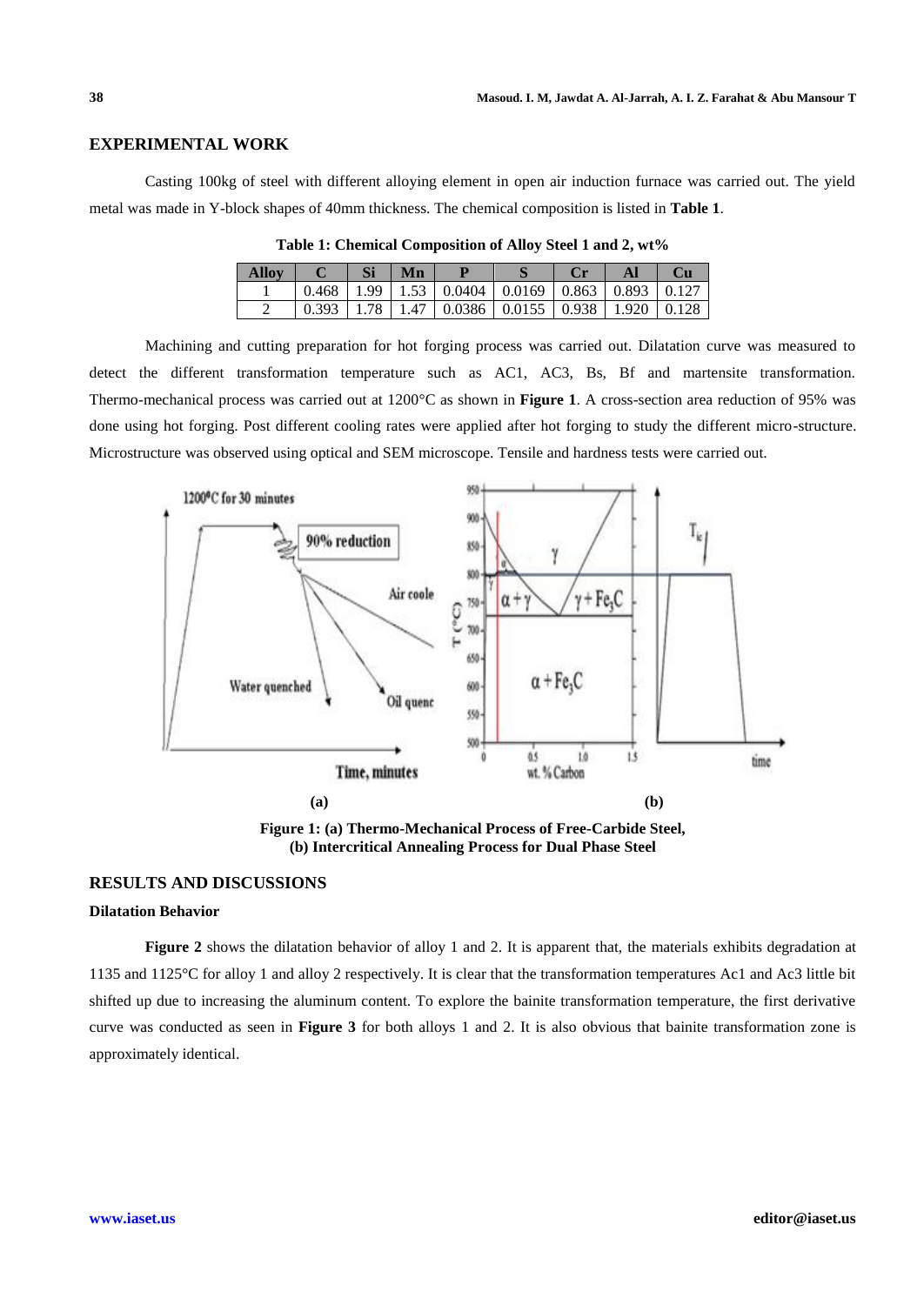

**Figure 2: Total Dilatation Behavior of Alloy 1 and Alloy 2**



**Figure 3: Critical Transformation Temperature AC1 and AC3**

### **Microstructure of as Cast Dual Phase Steel**

Optical micrograph for alloy 1 and 2 is shown in **Figure 4**. Microstructure of as cast steel alloy 2 reveals remarkable difference compared with that for alloy 1. The main difference between alloy steel 1 and 2 is that steel 2 contains 2% Aluminum compared with 1% Aluminum of steel 1. **Figure 4 (a)** of alloy 1 consists of ferrite-pearlite and very few amount of ferrite on the grain boundary. While alloy 2 consists of ferrite-pearlite and a lot of ferrite on the grain boundaries as shown in **Figure 4 (b)**.



**(a) (b) Figure 4: Microstructure of as Cast Steel (a) Alloy 1 (b) Alloy 2, X100**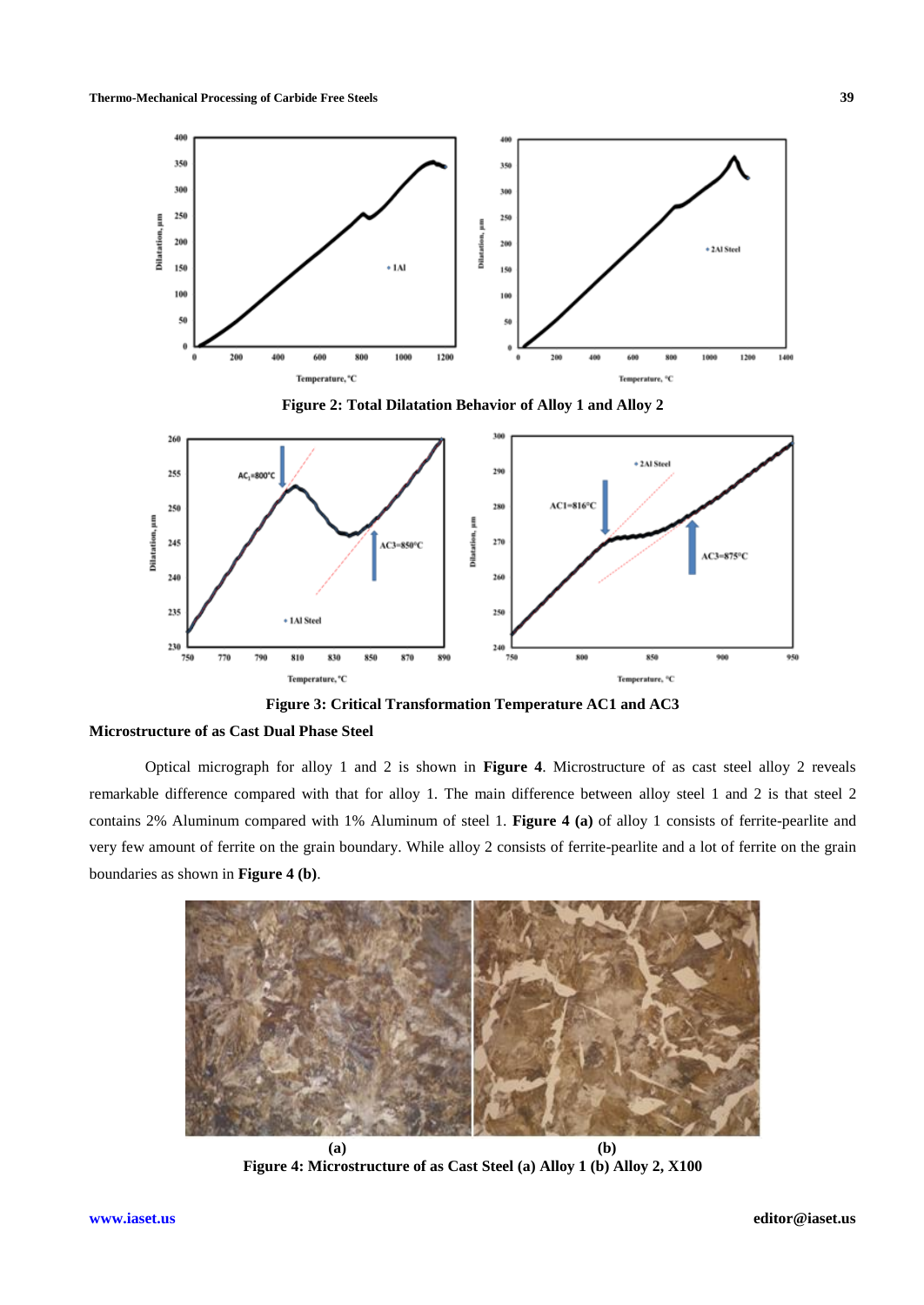#### **Microstructure of Hot Forged Dual Phase Steel**

Steels 1 and 2 were hot forged at temperature of about 1200°C followed by air cooling. Microstructure of these steels is shown in **Figure 5.** Alloy 1 shows matrix of bainite with pearlite and traces of ferrite, on the other hand steel Alloy 2 reveals ferrite-pearlite matrix. This increase of ferrite in Alloy 2 is due to the higher amount of Aluminum content which acts as ferrite forming element.



**Figure 5: Microstructure of Hot Forged Air Cooled Steel, (a) Alloy 1 (b) Alloy 2, X100**

# **Tensile Strength**

The tensile behavior of both alloys 1 and 2 is presented in **Figure 6** and the work-hardening coefficient (n) is presented in **Figure 7**. It is clear that the maximum tensile strength is 1063MPa for alloy 1 and the maximum tensile strength for alloy 2 is 944MPa. The work-hardening coefficient is about 0.25 for alloy 1 and 0.23 for alloy 2 due to Aluminum increasing. Also it is found that the ductility increases with increasing the aluminum content which encourages the ferrite phase.



**Figure 6: Engineering Stress-Strain Curve for Alloy 1 and Alloy 2 after Hot Forging**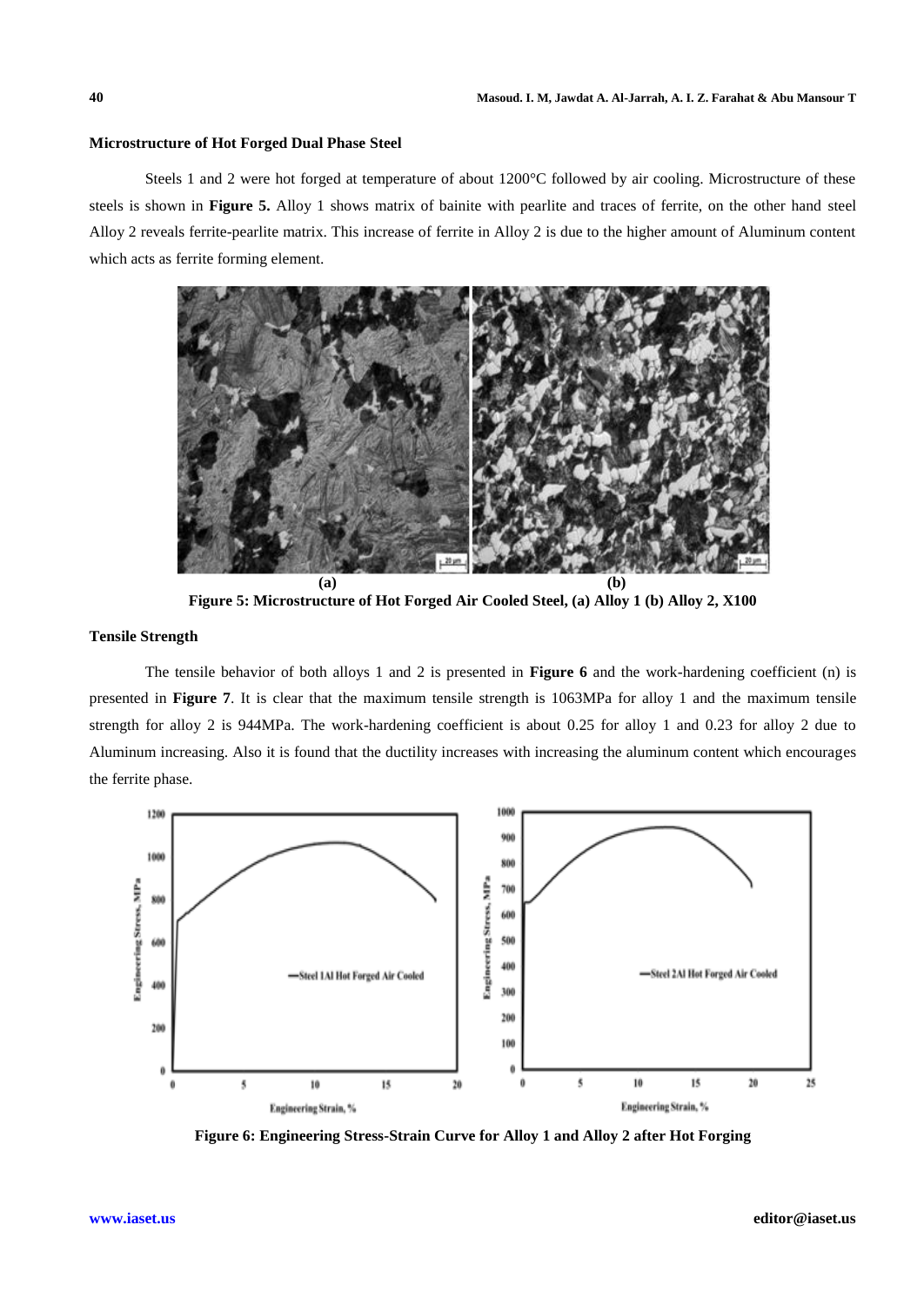**Thermo-Mechanical Processing of Carbide Free Steels 41**



**Figure 7: Work-Hardening Coefficient of Both Alloys 1 and 2**

#### **Fracture Surface of Steel Alloys 1&2**

**Figure 8 (a)** is Fractography of hot forged air cooled steel Alloy 1 which shows dimple fracture which means ductile fracture.



## **Figure 8: (a) Fractography of Hot Forged Air Cooled Alloy 1 (b) Fractography of Hot Forged air Cooled Alloy 2**

On the other hand, Fractography of hot forged air cooled steel Alloy 2 in **Figure 8(b)** shows partially dimple fracture which means ductile-brittle fracture.

#### **Dual Phase Treatment**

The microstructure of Alloy 1 shows the different constituents after heating in the intercritical zone at 825°C for 25min and water quenching. It seems clear that the microstructure consists of Ferrite and bainite (**see Figure 9**).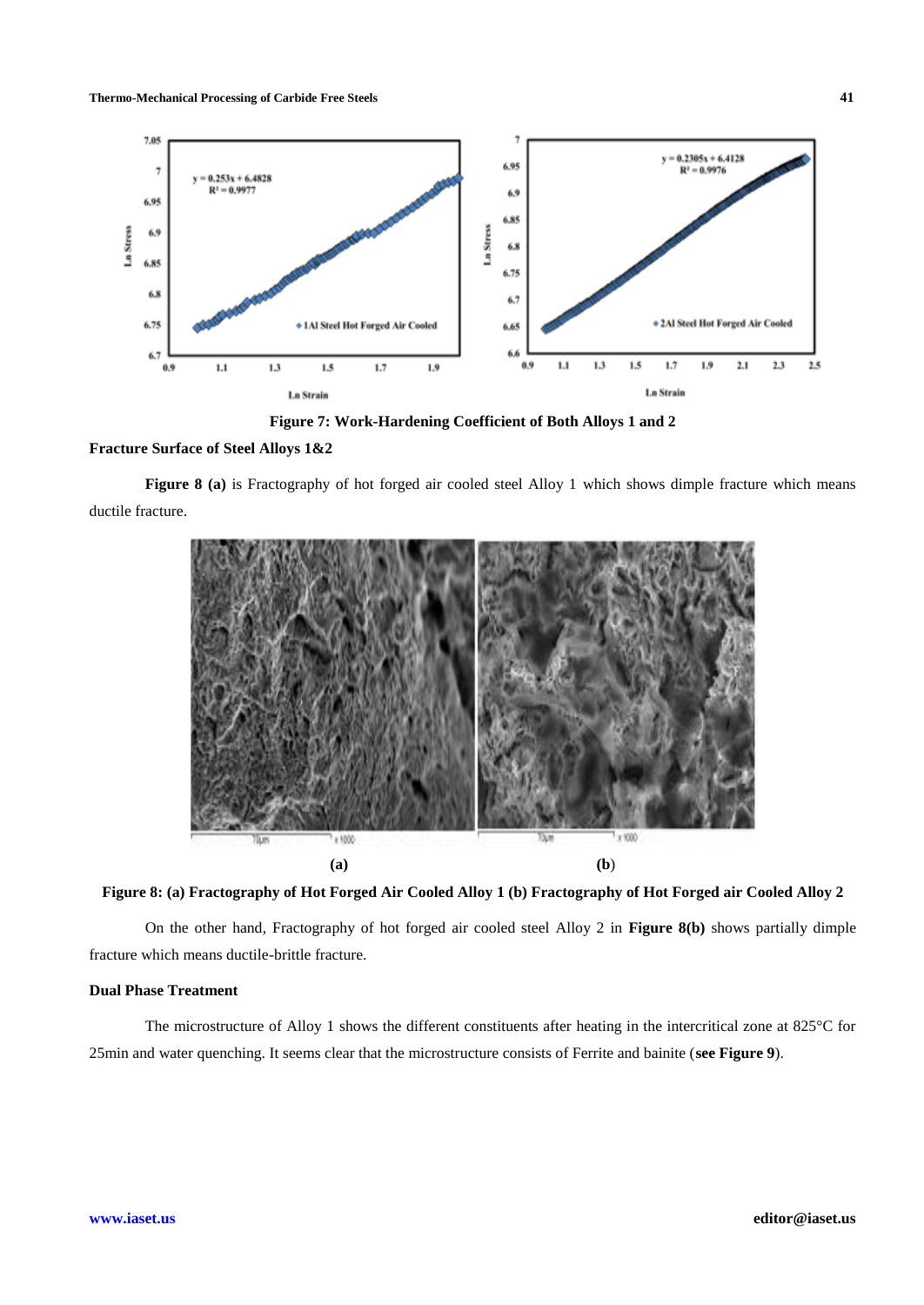

**a) Optical Microstructure b) SEM Micrograph Figure 9: Alloy 1 Hot Forged Air Cooled + Heating upto 825°C for 25min, then Water Quenched**

The microstructure of Alloy 2 shows different constituents after heating in the intercritical zone at 845°C for 25min and water quenching. It seems clear that the microstructure consists of Ferrite and bainite (**see Figure 10**). The amount of ferrite increases due to increasing of Al content.



**a) Optical Microstructure b) SEM Micrograph**

# **Figure 10: Alloy 2 Hot Forged Air Cooled + Heating upto 845°C for 25min, then Water Quenched**

#### **Mechanical Properties**

The tensile strength decreases with increasing Al content except for alloy 1 where it suffers from the non-metallic inclusions as shown in **Figure 11**. It is noticed that the intercritical temperature increases from 825 to 850°C by increasing Al content from about 1 to 2% (alloy 1 and 2 respectively). After annealing at 850°C, steel alloy 2 of 2%Al reveals higher tensile strength compared with that of alloy1 (1%Al). On the other hand, tensile strength shows slight increase with increasing Aluminum content as shown in **Figure 11**.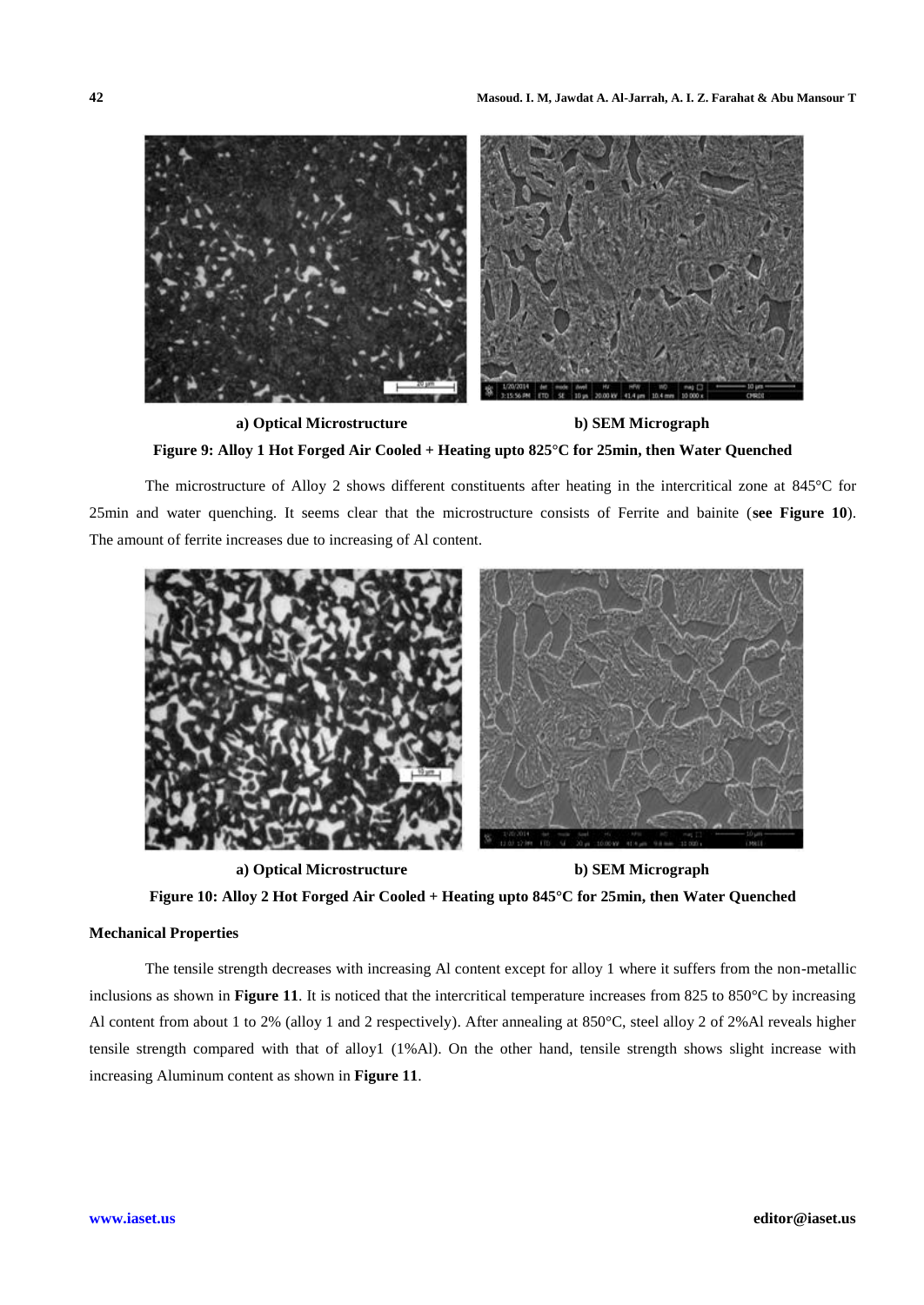

**Figure 11: Effect of Intercritical Annealing Temperature on the Tensile Strength**

#### **CONCLUSIONS**

The results of this work can be summarized as

- The transformation temperatures Ac1 and Ac3 little bit shifted up due to increasing the aluminum content.
- Steel microstructure remarkably affected by the aluminum content.
- Hot forged steel at temperature of about 1200°C followed by air cooling shows matrix of bainite with pearlite and traces of ferrite for low aluminum content steel, on the other hand reveals ferrite-pearlite matrix with higher amount of Aluminum content.
- Tensile strength decreases with increasing aluminum content due to ferrite formation.
- The study reveals that increasing the Al content from 0.89 to 1.92 mass% is highly beneficial for the formation of martensite.

## **ACKNOWLEDGEMENTS**

Author would like to express their sincere gratitude and thanks to deanship of research in Northern Border University for their supporting and help.

# **REFERENCES**

- 1. Mohammad Reza Akbarpour, A. Ekrami: Effect of ferrite volume fraction on work hardening behavior of high bainite dual phase (DP) steels, Materials Science and Engineering A 477 (2008) 306–310.
- 2. Fukuoka Kazuaki TOMITA Kunikazu SHIRAGA Tetsuo, Examination of Surface Hardening Processfor Dual Phase Steel and Improvement of Gear Properties, JFE Technical Report No. 15 (May 2010).
- 3. J. Adamczyk, A. Grajcar, Heat treatment and mechanical properties of low-carbon steel with dual-phase microstructure, Journal of Achievements in Materials and Manufacturing Engineering, Volume 22, Issue 1, May 2007.